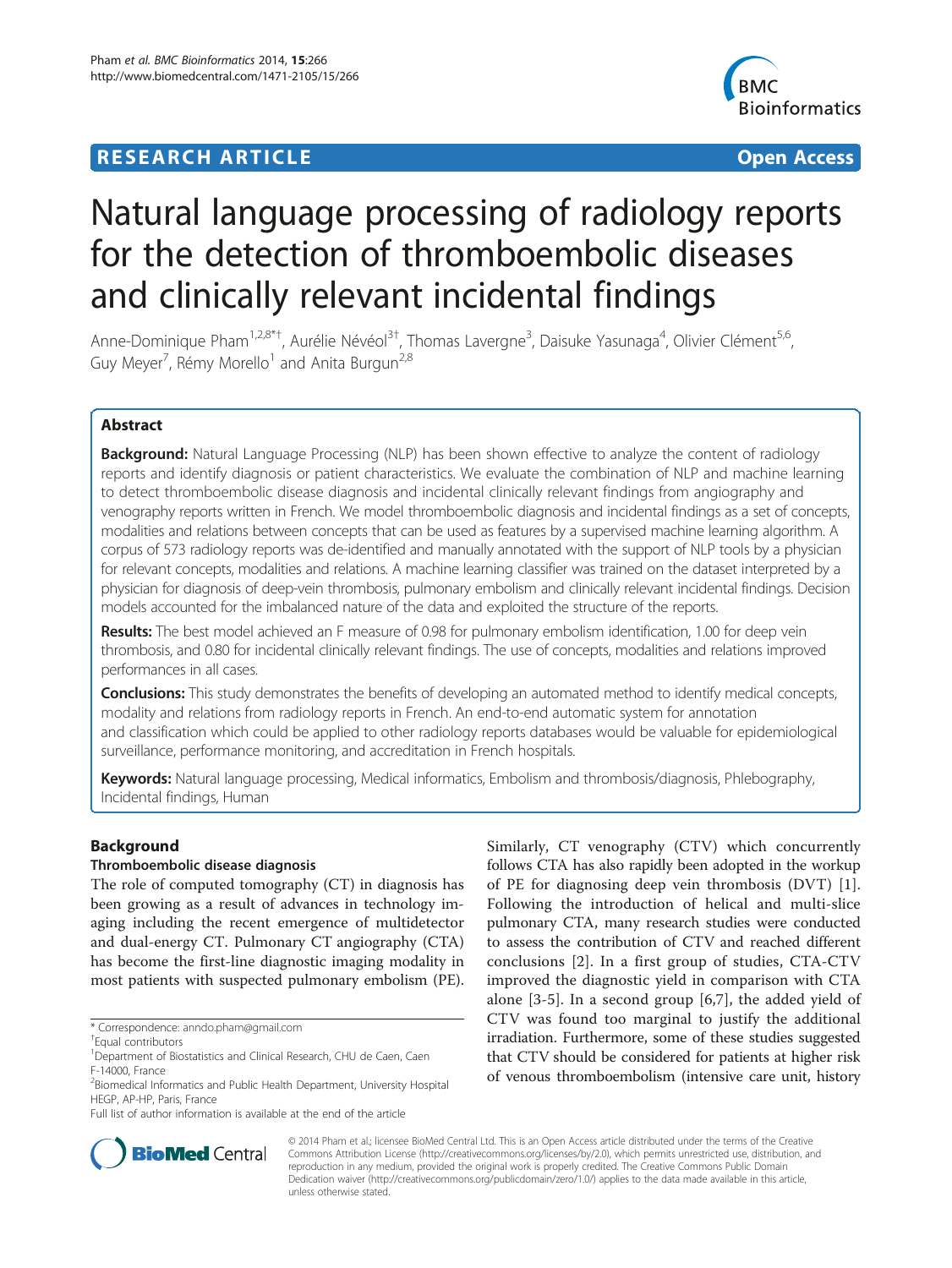of malignancy, cardiovascular disease, recent surgery) or for patients with a high clinical probability of PE [[5,6](#page-8-0)] as well as in postpartum patients with suspected PE [\[8](#page-8-0)]. Overall, the role of CTV is less established than that of pulmonary CTA and questions remain about the utility of CTV.

The Hôpital Européen Georges Pompidou (HEGP) is a national reference center for vascular diseases. Patients with acute PE and who do not require fibrinolysis are directly oriented to the center. At HEGP, CTA is the first-line examination for patients suspected of having PE (except for patients with contrast medium injection contraindication) and indirect CTV is often performed following CTA [[9\]](#page-8-0). As a result, the HEGP clinical data warehouse contains a large corpus of patient records with both CTA and CTV reports. This corpus is a valuable resource to analyze the contribution of each method in the diagnosis.

#### Clinically relevant incidental findings

The increasing availability of imaging technologies has led to a growing number of incidental findings. Incidental findings are asymptomatic lesions that are discovered through routine radiographs (e.g., CT examination) obtained for other reasons [[10](#page-8-0)-[12](#page-8-0)]. For instance, a lung nodule in a patient with no history of lung cancer examined for suspected PE is considered an incidental finding. We focused our attention on the incidental clinically relevant findings that require clinical or radiologic follow-up, also called "incidentaloma". These include: a nodule or mass located in an organ, including the lungs, liver, spleen, kidneys, bone, thyroid gland, pancreas, adrenal glands, and stomach; any lymph node > 1 cm and not associated with an infiltrate, or any lymph node > 3 cm, or multiple lymph nodes [\[10,12](#page-8-0)]. In a study conducted at an emergency department [\[10\]](#page-8-0), the estimated prevalence of these incidentalomas in chest CTA ordered to diagnose PE was 24% (141/589) while the prevalence of PE was only 9% (55/589). The evaluation of such findings from radiology reports places a huge burden on the health care system. The absence of an automated system to identify and track incidental findings is an important barrier to ensuring timely follow-up of patients especially with incidental findings on imaging examinations. In this study we designed an automated method to identify these medical findings related to thromboembolic disease and incidental findings from free-text radiology reports written in French using natural language processing methods, and evaluated the system on the HEGP corpus.

#### Natural language processing for clinical free-text

The answers to important questions regarding thromboembolic disease diagnosis and incidental findings can be found in radiology reports. These are huge sets of freetext documents: for example HEGP radiologists produce about 66,000 reports each year. NLP has the potential to provide the means to analyze large quantities of documents rapidly and accurately, including clinical text [\[13](#page-8-0)]. Clinical narratives written in English have received a lot of attention from the NLP community in the past decades through the development of dedicated tools (e.g. MedLEE (Medical Language Extraction and Encoding System) [[14](#page-8-0),[15](#page-8-0)], cTAKES [\[16\]](#page-8-0)) or repurposing of tools initially meant for processing the literature (e.g. MetaMap [[17,18](#page-8-0)]). Biomedical texts in languages other than English have received considerably less attention. French NLP teams regularly participate in the annual i2b2 challenges. Some of their work initially designed for the English language, was successfully transferred to French. Tools for automatic translation of terms from English to French have been developed [\[19-21\]](#page-8-0). Zweigenbaum et al. [[22](#page-8-0)] worked on a project to pool lexical resources scattered among several sources in a unified medical lexicon for French (UMLF). Namer [[23\]](#page-8-0) described a method which enables neoclassical compound nouns and adjectives of a biomedical specialized corpus to be automatically related by synonymy, hyponymy and approximation links. Grabar et al. [[24](#page-8-0)] developed a method for automatically acquiring synonymy resources. Deléger et al. [\[25](#page-8-0)] developed a medication extraction system for French clinical texts. Grouin et al. were able to compute the CHA2DS2-VASc score, which predicts the thromboembolic risk for patients with atrial fibrillation, using the automatically extracted medical concepts [[26\]](#page-8-0).

The purpose of the study presented herein was to analyze CT reports to automatically determine thromboembolic diagnosis and the technique used to reach it, as well as automatically identify clinically relevant incidental findings. We had the following specific aims: 1/set up a machine-learning based framework for automatic report analysis 2/assess the benefit of using NLP to extract clinically relevant concepts, modalities and relations between concepts 3/produce valuable resources to develop NLP tools able to automatically extract concepts, modalities and relations.

## Methods

In this section we describe the corpus, natural language processing tools and machine learning methods used in our work.

This study was approved by the institutional review board at HEGP which waived the need for informed consent (CDW\_2013\_0007 study from IRB #00001072).

#### Corpus selection and pre-processing

The corpus selection was performed in two steps. In the first step, our objective was to extract the features of the reports associated with CTA/CTV in the context of PE.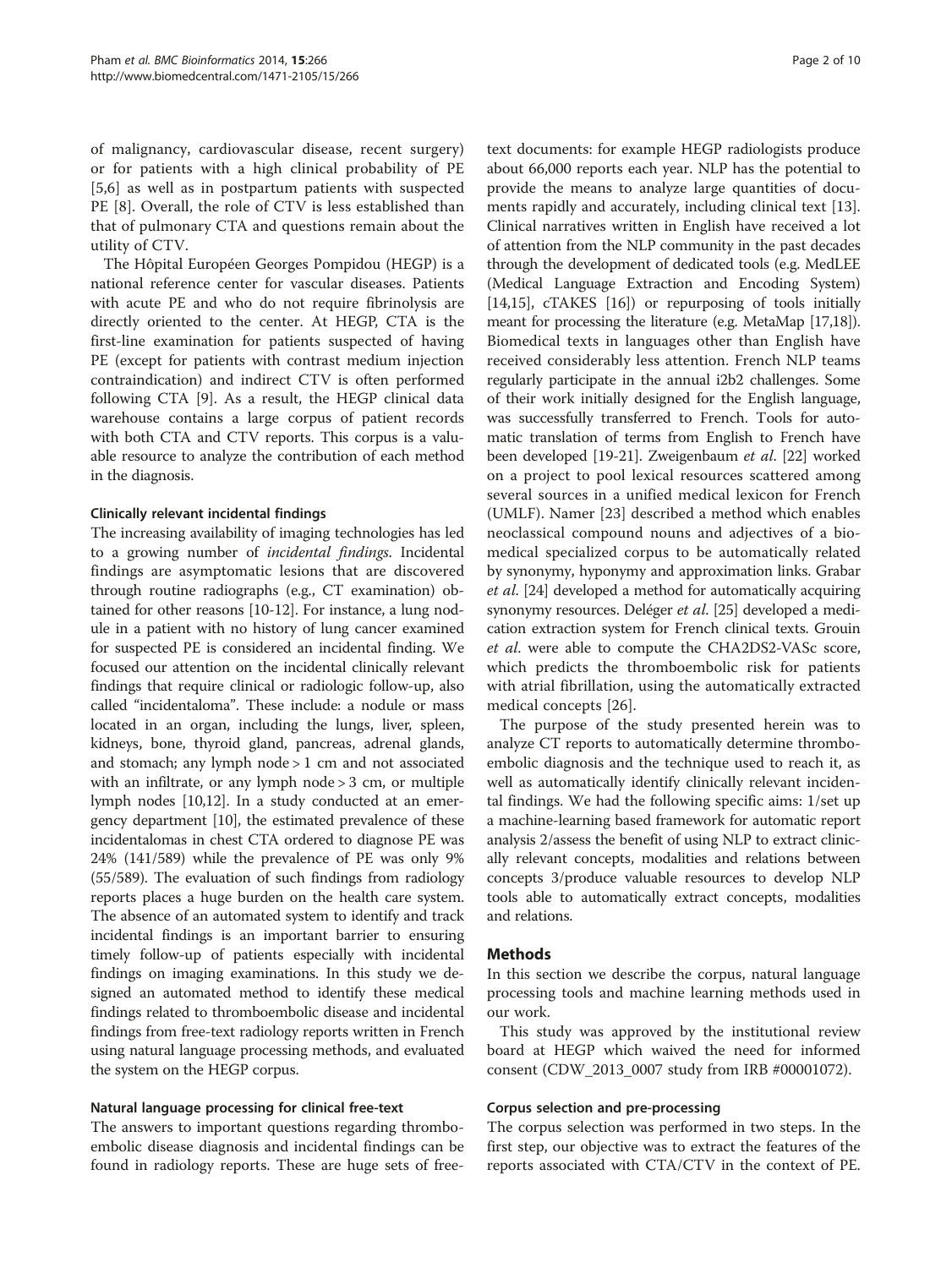<span id="page-2-0"></span>We queried the HEGP i2b2 clinical data warehouse using the label of the imaging procedures stored in the i2b2 observation blob field corresponding to the CT of vascular system performed in the year 2011. We obtained a set of 6,758 radiology exam reports. Among them, many documents reported on procedures corresponding to anatomical sites that were not of interest for our study (e.g., CTs labeled "CT of the vessels" that would explore the heart and the aortic root). In the second step, we drew a list of 8 key terms for CTV (e.g., "angioscanner thoracique", "angioscanner du thorax") and 6 for CTA (e.g., "phléboscan", "phlebo-scan"). We used these lists of terms to select the CTA/CTV prescribed for PE. Specifically, we built a refined query that selected reports containing at least one term from each list. Among the 6,758 radiology exams retrieved by the initial query, only 573 were selected by the new query. We will use the term "corpus" to refer to that set of 573 reports.

We manually reviewed 200 randomly selected reports from the 6,758 initially retrieved to assess the performance of the refined query. We found that 78 reports were selected by the refined query. All corresponded to CTA and CTV prescribed in the context of PE (true positives). Among the remaining 122 reports, 70 corresponded to another indication or exam (true negatives) and 52 corresponded to relevant reports not selected by the query (false negatives). Overall, the query detected relevant reports with a precision of 100%, recall of 61% and F-measure of 68%. Further error analysis revealed that the query omitted to select reports that did not include the name of the exams performed, reports that used a different spelling from our list of keywords (mostly spelling errors and abbreviations), or reports that exhibited technical errors in the text conversion from the original record format.

The corpus was automatically de-identified using a ruledbased de-identification tool called MEDINA (MEDical INformation Anonymization) [[27](#page-8-0)]. The system replaced patient and physician names by surrogate data and shifted dates within the report by a uniform random number of days so as to preserve the interval between dates. The results of the automatic de-identification process were validated by a physician (ADP). Then, a simple sentence segmenter (which identified sentence boundaries) and a tokenizer (which broke a stream of text into a sequence of tokens which roughly corresponds to 'words') were applied to our corpus. The corpus comprised a total of 33,344 tokens (7,407 unique). Report average length was 318 tokens. Although our radiology reports were in free-text format, the content was structured into five sections to describe: patient identification, indication of exam along with clinical information, exam protocol details, results, and conclusion. Each report displayed a section title followed by the corresponding free-text contents. We used a rule-based algorithm relying on regular expressions to split the reports into sections.

## Analysis of the radiology reports and design of an annotation scheme

The corpus of reports was manually reviewed by a physician (ADP) to label each report as: positive (or negative) CTA for presence (or absence) of PE, positive (or negative) CTV for presence (or absence) of DVT, and presence (or absence) of an incidental clinically relevant finding. This labeled data set was used as a gold standard for further machine learning classification evaluation (Table 1).

We designed a knowledge representation scheme (Figure [1](#page-3-0)) that could be transposed to an annotation scheme modeling the diagnosis using three types of concepts: medical conditions (subdivided into thromboembolic diseases ("ThromboPat"), clinically relevant findings ("K") and post-partum status ("PP") ), affected body location ("Anatomy") and diagnostic procedure ("Exam"). Thromboembolic diseases could be qualified with three modalities: positive, negative, hypothetical. Clinically relevant findings could also be qualified with two additional modalities: previously known and incidental. Finally, we considered relations between the medical conditions and affected anatomy parts ("Location\_of") and relations between exams and medical conditions ("Reveals").

Lexicons for each concept type were compiled to help with the annotation task, with the following steps:

- 1. Identification of core concepts: an initial set of terms related to thromboembolic disease and its related anatomy location was obtained by pooling French MeSH terms from the Anatomy category, available synonyms [\[28\]](#page-8-0) and the French translation of the Foundational Model of Anatomy [[29](#page-8-0)].
- 2. Lexicon enrichment: As the terms in literature-oriented terminologies often did not reflect the way the same concepts were referred to in clinical narratives, we needed to add clinically-oriented term to the lexicon. Manual additions from a web-based

| Table 1 Distribution of thromboembolic diagnosis and |  |
|------------------------------------------------------|--|
| incidental finding in the 573 radiology reports      |  |

| <b>Diagnoses</b>               | n (Total $N = 573$ ) | (% of total) |  |
|--------------------------------|----------------------|--------------|--|
| <b>CTA/CTV</b>                 |                      |              |  |
| Positive CTA with positive CTV | 74                   | $(12.9\%)$   |  |
| Positive CTA with negative CTV | 52                   | $(9.1\%)$    |  |
| Negative CTA with positive CTV | 30                   | $(5.2\%)$    |  |
| Negative CTA with negative CTV | 417                  | $(72.8\%)$   |  |
| Incidentaloma                  | 93                   | $(16.2\%)$   |  |

CTA = Computed tomography angiography.

CTV = Computed tomography venography.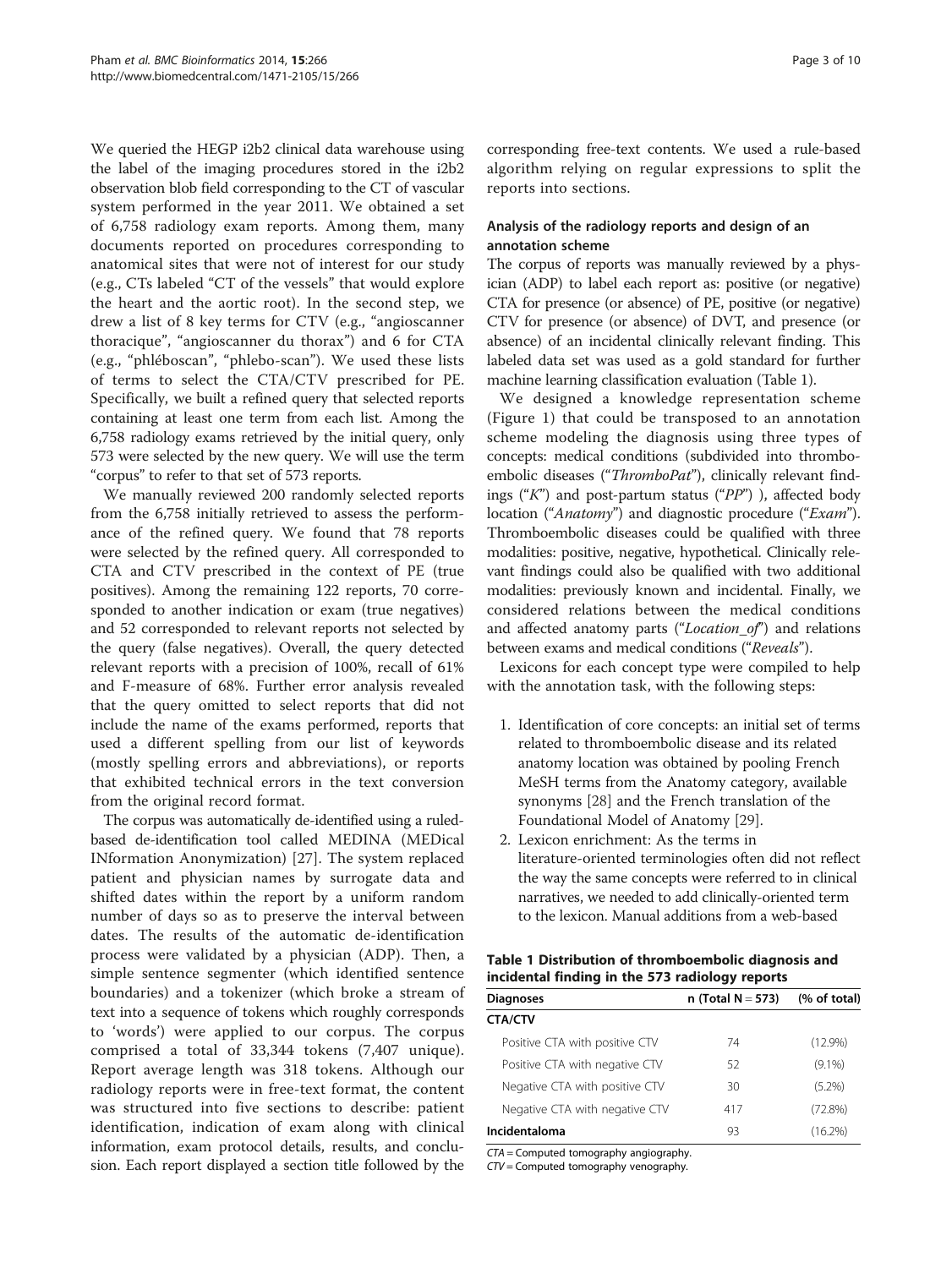<span id="page-3-0"></span>

| [Entities]                                                            |  |
|-----------------------------------------------------------------------|--|
| Disease                                                               |  |
| ThromboPat                                                            |  |
| PP                                                                    |  |
| K                                                                     |  |
| Anatomy                                                               |  |
| Exam                                                                  |  |
|                                                                       |  |
| [Attributes]                                                          |  |
| Category Arg:ThromboPat, Value:Positive Negative Hypothetical         |  |
| Category Arg:K, Value:Positive Negative Hypothetical Known Incidental |  |
|                                                                       |  |
| [Relations]                                                           |  |
| Location of Arg1:Anatomy, Arg2:ThromboPat                             |  |
| Location of Arg1:Anatomy, Arg2:K                                      |  |
| Arg1:Exam, Arg2:ThromboPat<br>Reveals                                 |  |
| Figure 1 The annotation scheme used in our project.                   |  |

thesaurus of terms linked to ICD-10 GM codes called Medcode [[30](#page-8-0)] were added to our lexicon. Terms from Medcode were highly representative of the narratives of our radiology reports, listing abbreviations of terms, acronyms and narratives dialectal expressions of anatomy and thromboembolic disease.

3. Identification of clinically relevant finding terms within the reports required the help of a radiologist (DY). 93 radiology reports with incidental clinically relevant finding were identified. Terms that recalled clinically relevant findings such as "nodule" (nodule), "masse" (mass), or "adénopathie" (adenopathy) were added to our lexicon which compiled a total of 207 terms.

The lexicon comprised a total of 1242 terms, including 674 terms for anatomy, 278 for thrombopathology, and 207 for incidental findings.

Based on a recent survey of annotation tools for the biomedical domain [[31](#page-8-0)], the Brat [[32\]](#page-8-0) interface was found to support annotation of entities, relationships and modalities, and allow the use of pre-annotations. After applying a simple lexicon matcher for concept recognition, annotations of the corpus were revised manually through the Brat interface.

Two annotation strategies were considered: "full annotation" and "light annotation". The full annotation strategy consisted in thoroughly revising the concept pre-annotation on the entire reports (i.e. adding or removing concepts where the lexicon matcher failed, modifying boundaries for some concept annotations in order to produce as specific an annotation as possible), as well as creating modality and relation annotations on the entire reports. The light annotation strategy consisted in reasonably revising the concept pre-annotation (i.e. adding or removing concepts where the lexicon matcher failed), as well as creating modality and relation annotations. For thromboembolic diseases the annotation task focused on the conclusion section with attention given to the results section only if conclusion was incomplete. A conclusion was considered incomplete when it did not contain important findings described in other sections of the report. Typically, the conclusion section re-iterated the important findings of the exam (described in the result section) with respect to the indication. Incidental findings (which are unrelated to the indication) were often stated in the results section, but not in the conclusion. For clinically relevant findings, the annotation covered the entire report.

A computational linguist with extensive annotation experience (AN) annotated two sets of 10 radiology reports using the two strategies and calculated the annotation time. For the "full annotation", the average annotation time was 20 minutes per report. The "light annotation" reduced the annotation time to 7 minutes per report. Due to time constraints, light annotation was performed on the entire corpus by a physician (ADP). Figure [2](#page-4-0) shows a sample text with concept pre-annotations automatically produced by the lexicon matcher and the final annotations produced by the physician. Inter-annotator agreement (IAA) was then computed on the ten reports that were processed in common by the two annotators.

#### Classification of radiology reports

At the HEGP University Hospital, the estimated prevalence for PE was around 24.5% and 15% for DVT [[9\]](#page-8-0), all patients with suspected embolism considered. Because of this, our extracted data set was highly imbalanced, with many more reports of negative CTA/CTV than positive CTA/CTV. To prevent our statistical model from over-predicting negative cases, we multiplied the number of positive cases and adjusted it to the number of negative cases. A 10-fold cross-validation to train the classifier could not be used as copies of a same positive case having a non negligible probability to be in the training set as well as in the test set, thus biasing the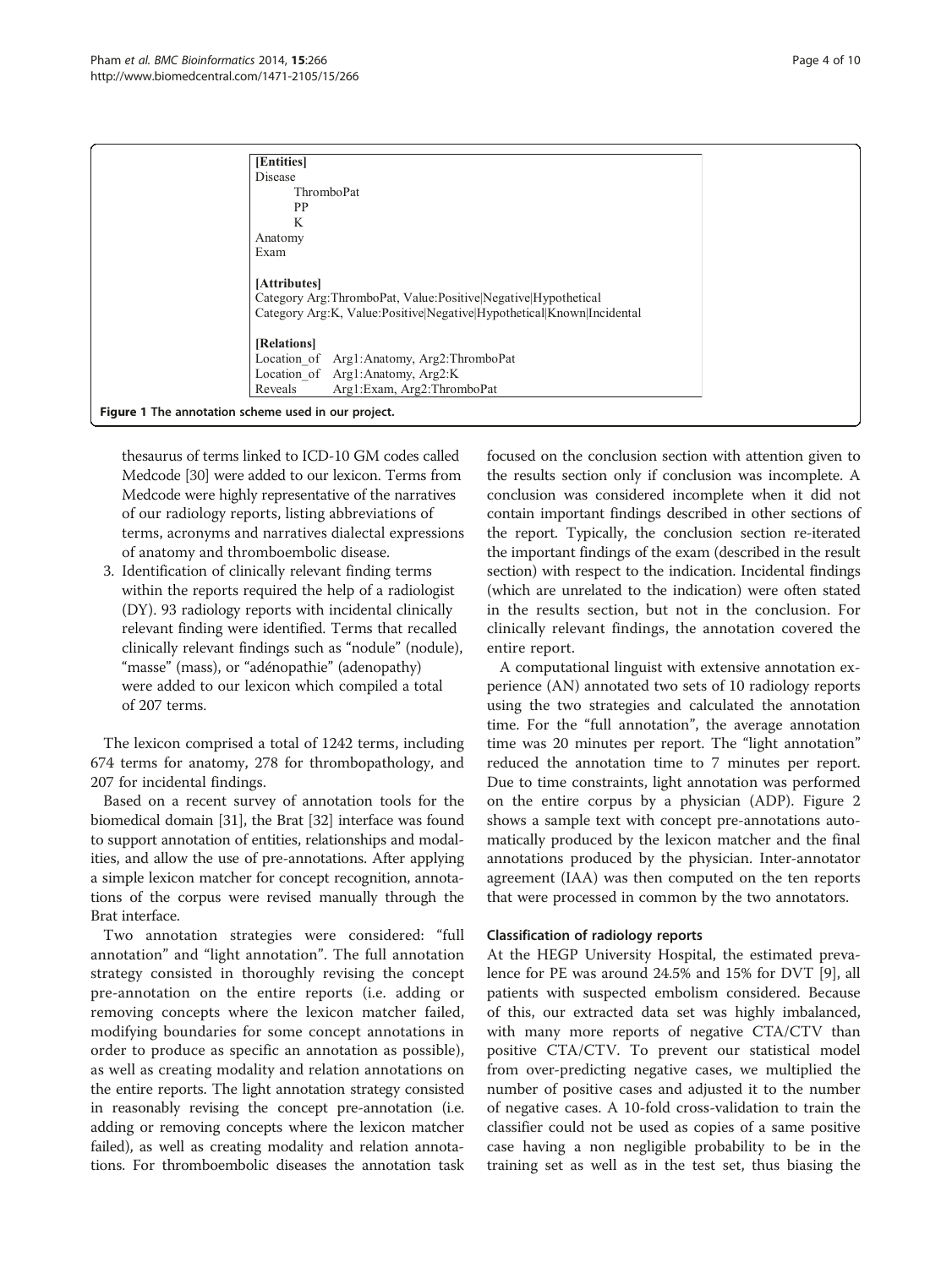<span id="page-4-0"></span>

results. Therefore, we designed a test and a training set as follows: we first randomly selected 100 reports from our initial data set to form the test set. With the remaining set, we tripled the positive reports (in red on Figure 3), and adjusted the number of negative reports (in blue on Figure 3) to the number of positive reports. The test set remained imbalanced in order to reflect the reality of the data in the hospital. For the incidental findings classification, the positive cases from the training set were multiplied by 5. We validated this choice by testing other balancing parameters (replicating positive instances up to six times) and obtained similar results.

To perform the automatic classification of our radiology reports according to diagnosis, we used open-source tools: the Waikato Environment for Knowledge Analysis (WEKA) tool [[33\]](#page-8-0), and Wapiti [[34,35\]](#page-8-0). Our data was formatted into an attribute-relation file format (ARFF)

using perl scripts. Initially we used a Weka Naïve Bayes classifier to test several feature sets and validate the usefulness of the annotations as features. Using binary encoding, the most useful features were: baseline plain text (text tokens), plain text with the adjunction of annotations, and finally text segmented by report section with the adjunction of annotations. Other features that we tested were: text tokens with filtering of unigram, filtering of uni- and bigrams, filtering of frequent and non-discriminating unigram stopwords, filtering of frequent and non-discriminating uni- and bigrams stopwords. In one model, we incorporated report section information by typing text and annotation features according to the section of the report they were extracted from. In another model, we only included text and annotation features coming from selected report sections.

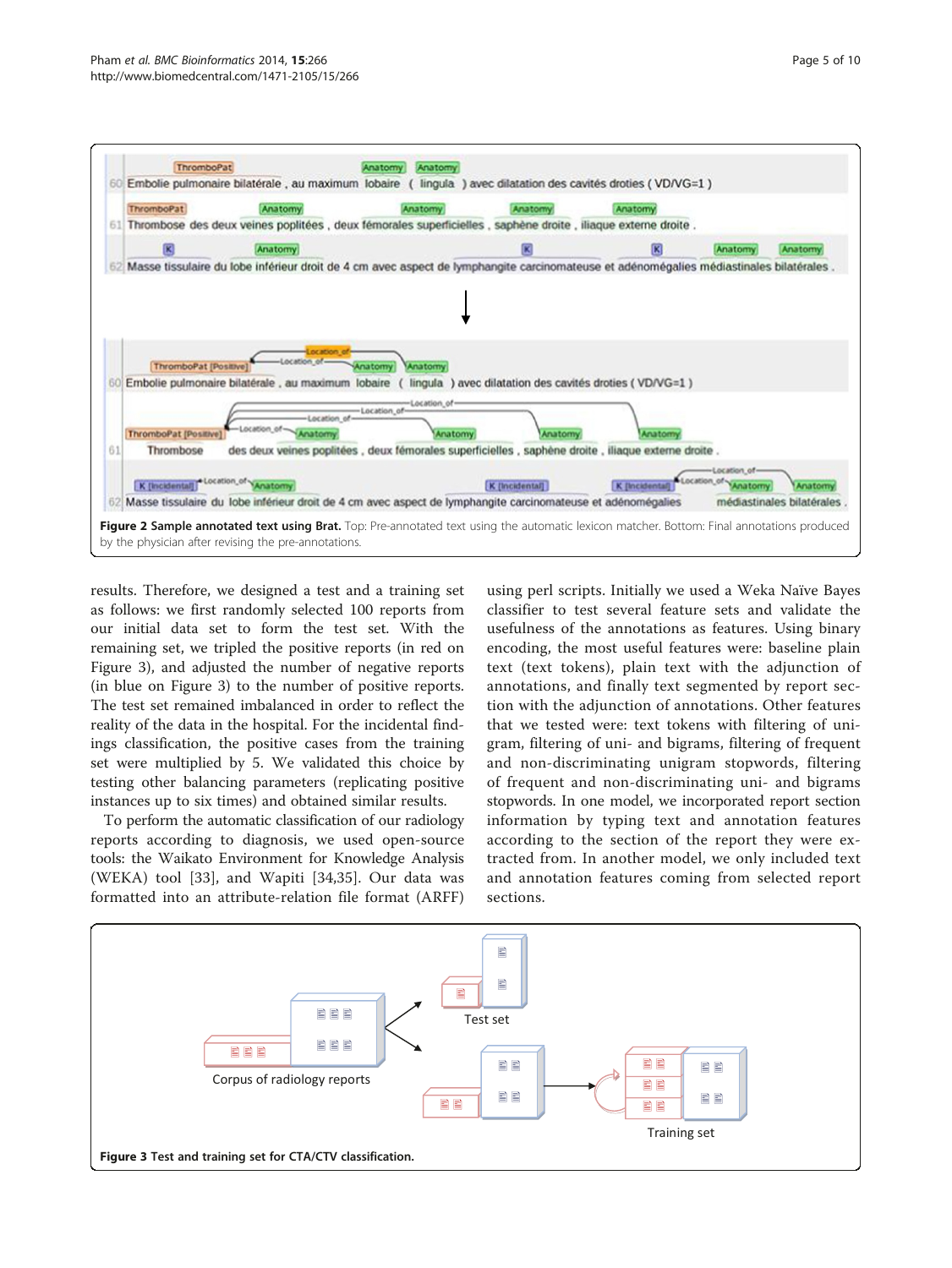<span id="page-5-0"></span>Once the optimal feature sets were identified using the Naïve Bayes classifier, we developed an optimized classifier, using Wapiti implementations of Support Vector Machine (SVM) and Maximum Entropy (MaxEnt) algorithms.

## Evaluation

We evaluated our classification models using precision, recall, and F-measure. Precision was computed as the number of documents correctly classified as reporting a positive diagnosis over the total number of documents classified as reporting a positive diagnosis. Recall was computed as the number of documents correctly classified as reporting a positive diagnosis over the total number of documents reporting a positive diagnosis according to the gold standard. The F-measure was computed as the harmonic average between precision and recall.

IAA was used as a quality measure for the knowledge representation and the annotation task. It was computed as F-measure, which was shown to be equivalent to Cohen's kappa for our type of annotation task [[36\]](#page-9-0). IAA was obtained using the NICTA tool, an open-source tool made available by the National Information and Communication Technology Research Center of Australia [[37](#page-9-0)].

#### Results

## Annotated corpus

Table [1](#page-2-0) presents the distribution of the thromboembolic diagnosis, exams used to make the diagnosis and incidental findings. Table 2 presents the results of the "light annotation" of the entire corpus for concepts, modalities and relations. Table 3 shows the inter-annotator agreement between the computational linguist and the physician on the subset of 10 radiology reports that were doublyannotated. The overall inter-annotator agreement for entities was 77.3 (exact match) and 87.8 (inexact match), and for relations, 62.4 (exact match) and 71.8 (inexact match). Agreement is shown for the subset of relations that occurred in this small subset (for instance, there were no Reveals relations).

Table 2 Distribution of annotations in the 573 radiology reports

| Concepts    | N    | <b>Relations</b>    | N    | <b>Modalities</b>               | N    |
|-------------|------|---------------------|------|---------------------------------|------|
| Anatomy     | 9702 | Location of Reveals | 2507 | Negative                        | 1739 |
| ThromboPat* | 3116 | Reveals             | 42   | Positive                        | 1653 |
| Fxam        | 1582 |                     |      | Known                           | 293  |
| $K^*$       | 1478 |                     |      | <i><u><b>Incidental</b></u></i> | 123  |
| $PP*$       | ζ    |                     |      | Hypothetical                    | 118  |

\*ThromboPat for thrombopathology concepts.

\*K for clinically relevant findings.

\*PP for post-partum.

#### Table 3 Inter-annotator agreement on a sample of 10 radiology reports (F-measure)

| Category                        | Exact match | Inexact match |
|---------------------------------|-------------|---------------|
| <b>Entities</b> (overall IAA)   | 77.3        | 87.8          |
| Anatomy                         | 73.5        | 90.9          |
| ThromboPat*                     | 95.7        | 99.1          |
| Fxam                            | 89.3        | 89.3          |
| $K^*$                           | 78.4        | 78.4          |
| <b>Relations</b> (overall IAA)  | 62.4        | 71.8          |
| Anatomy Location of K*          | 80          | 80            |
| Anatomy Location_of ThromboPat* | 50          | 66.7          |

IAA = inter-annotator agreement.

\*ThromboPat for thrombopathology concepts.

\*K for clinically relevant findings.

#### Automatic classification of diagnosis and findings

The performances of the Naïve Bayes and MaxEnt classifiers were evaluated on the 100 reports of the test sets (See Table [4](#page-6-0)). First, we used the Naïve Bayes classifier on a baseline model relying on plain text features and an enriched model using plain text and annotations for concepts, modality and relations. Once the optimal feature sets were identified using the Naïve Bayes classifier, SVM and MaxEnt algorithms were applied. We obtained the highest precision (1.00) and recall (0.95) for the identification of pulmonary embolism, using the MaxEnt classifier. Precision was 1.00 and recall was 1.00 for DVT. As for incidental findings, precision ranged from 0.32 (baseline) to 0.67 (baseline + annotations), and recall ranged from 0.29 (baseline) to 0.75 (sections + annotations). Results obtained with the SVM classifier were similar to the MaxEnt classification but slightly inferior (data not shown). Overall results for the MaxEnt classifier showed great improvements over the Naïve Bayes. Nonetheless result trends were similar to what we obtained with the Naïve Bayes classifier: using annotations improved the performance over the baseline in all cases.

#### **Discussion**

### Contribution of automated analysis of radiography reports to the characterization of patients admitted for PE

CTA and CTV are routinely used at HEGP to evaluate patients with suspicion of PE. This manuscript reports on the very good performance of an automated approach to determine the thrombotic status from unstructured CT reports. This approach may be used in many applications, such as eligibility screening in clinical trials or analysis of retrospective e-cohorts.

This study showed that in 30 reports out of 573 a diagnosis of thromboembolic disease was reached with CTV while CTA did not show any evidence of thromboembolism. Similarly, CTA helped reach a diagnosis of DVT in 52 cases while CTV was negative (see Table [1](#page-2-0)).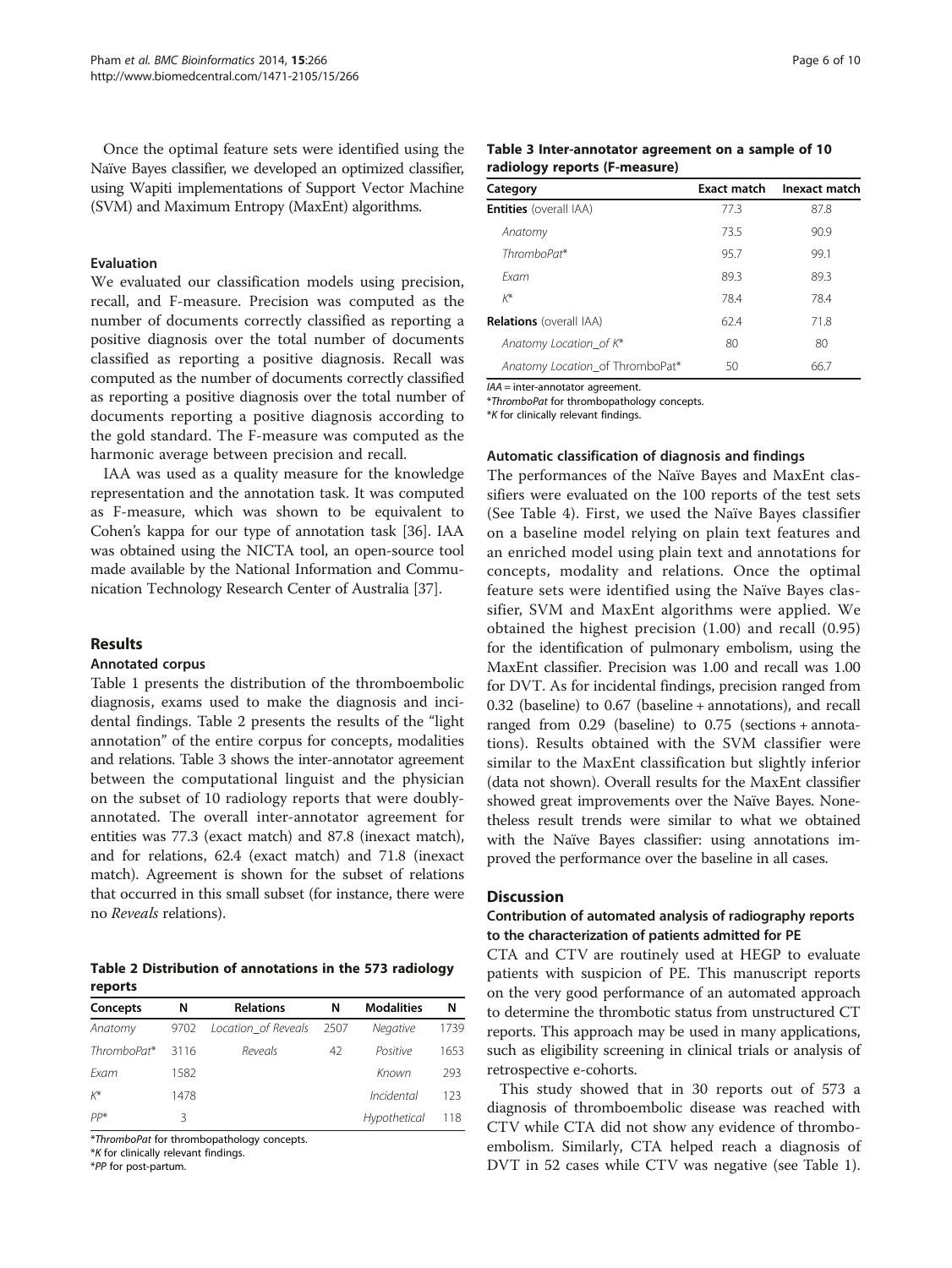|                                         |               | Precision |           | Recall    |           | F-measure |      |
|-----------------------------------------|---------------|-----------|-----------|-----------|-----------|-----------|------|
| <b>Features</b>                         |               | <b>NB</b> | <b>ME</b> | <b>NB</b> | <b>ME</b> | <b>NB</b> | ME   |
| Baseline (plain text)                   | PF            | 0.78      | 0.88      | 0.96      | 0.95      | 0.86      | 0.91 |
|                                         | <b>DVT</b>    | 0.42      | 0.84      | 0.89      | 0.89      | 0.57      | 0.86 |
|                                         | PF and/or DVT | 0.77      | 0.90      | 0.85      | 0.96      | 0.81      | 0.93 |
|                                         | Incidentaloma | 0.32      | 0.43      | 0.29      | 0.32      | 0.30      | 0.37 |
| Baseline + annotations                  | <b>PF</b>     | 0.99      | 1.00      | 0.97      | 0.95      | 0.98      | 0.98 |
|                                         | <b>DVT</b>    | 0.73      | 1.00      | 0.89      | 1.00      | 0.80      | 1.00 |
|                                         | PE and/or DVT | 0.92      | 1.00      | 0.85      | 0.96      | 0.89      | 0.98 |
|                                         | Incidentaloma | 0.67      | NC.       | 0.50      | NC.       | 0.57      | NC.  |
| Baseline + annotations + section typing | Incidentaloma | 0.46      | NC.       | 0.63      | <b>NC</b> | 0.53      | NC.  |
| Critical sections* + annotations        | Incidentaloma | 0.60      | 0.76      | 0.75      | 0.81      | 0.67      | 0.80 |

<span id="page-6-0"></span>Table 4 Performances of the Naïve Bayes versus the maximum entropy classifiers on the CTA/CTV and incidentaloma test sets

NB: Naïve Bayes; ME: Maximum Entropy.

PE: Pulmonary Embolism; DVT: Deep Vein Thrombosis.

\*results and conclusion sections.

NC: Not Calculated.

These results suggest that the two techniques are complementary. The classification method used in this study has the potential to help clinicians extract the reports providing crucial information on diagnosis yield and evaluate the contribution of each technique.

CT exams have the ability to detect unexpected nonvascular findings, with clinical, ethical and financial implications of incidental imaging findings. A significant proportion of these findings may be serious and need to be adequately managed. An increasing amount of attention has been paid to incidental findings, e.g., the ACR Incidental Findings Committee II recently published four papers, based on repeated reviews and revisions and a collective review and interpretation of relevant literature [[38\]](#page-9-0). In this context, the automated analysis of patient records provides a valuable data driven approach to characterize the incidence and prevalence of such findings (16.2% in our study, Table [1\)](#page-2-0), describe the lesions most frequently seen on CTs performed on patients admitted for suspicion of thromboembolism, and develop protocols for follow-up and treatment.

## Contribution of knowledge representation and NLP to the analysis of radiography reports

The annotation of a large corpus of CTA/CTV reports showed that relations between disease concepts and anatomy concepts are explicitly stated in the reports (according to Table [2,](#page-5-0) there are 2,507 "Location\_of" relations in the 573 reports in our corpus, an average of almost 5 relations per report). This means that automatically extracting these relations using NLP can provide very specific information about the anatomic site of the thrombus. In contrast, in most cases, the relations between exams and diseases are implicit:

there were only 42 "Reveals" relations between exams and diseases in the study corpus. Interestingly, when the "Reveals" relations are removed from the feature set in the best models, there is no difference in performance (data not shown). The modality annotations (see Table [2](#page-5-0)) show that a high number of concepts are assigned a negative ( $N = 1,739$ ) or hypothetical ( $N = 118$ ) modality, compared to a positive modality ( $N = 1,653$ ). This highlights the need for an analysis that goes beyond concept extraction [\[39](#page-9-0)]. In this study, we established an annotation schema as a method to provide both medical and linguistic knowledge representation to model diagnosis [[40,41](#page-9-0)]. Machine learning using a simple Naïve Bayes classifier was able to automatically detect thromboembolic diagnosis with high precision and recall (F-measure above 0.80 for the best models, according to Table 4). A more advanced classifier obtained even better results (See Maximum Entropy results in Table 4) with F-measure above 0.98. The use of concepts, modalities and relations as features significantly improved the results, especially for DVT where F-measure increased from 0.57 to 0.80 (40% improvement) in the Naïve Bayes model.

Identifying incidentaloma initially proved more difficult (best F-measure was 0.67 using Naïve Bayes, per Table 4) but the use of concepts, modalities and relations still contributed to increase F-measure from 0.30 to 0.57 (90% improvement). The Maximum Entropy classifier provided results on par with thromboembolic diagnosis classification (F-measure of 0.80 as shown in Table 4). It is important to point out that there are no specialized lexicons for incidental findings. Imaging signs are not represented in established terminologies such as MeSH. Shore *et al.* incorporated a total of 1,135 terms for imaging signs into the RSNA's RadLex ontology of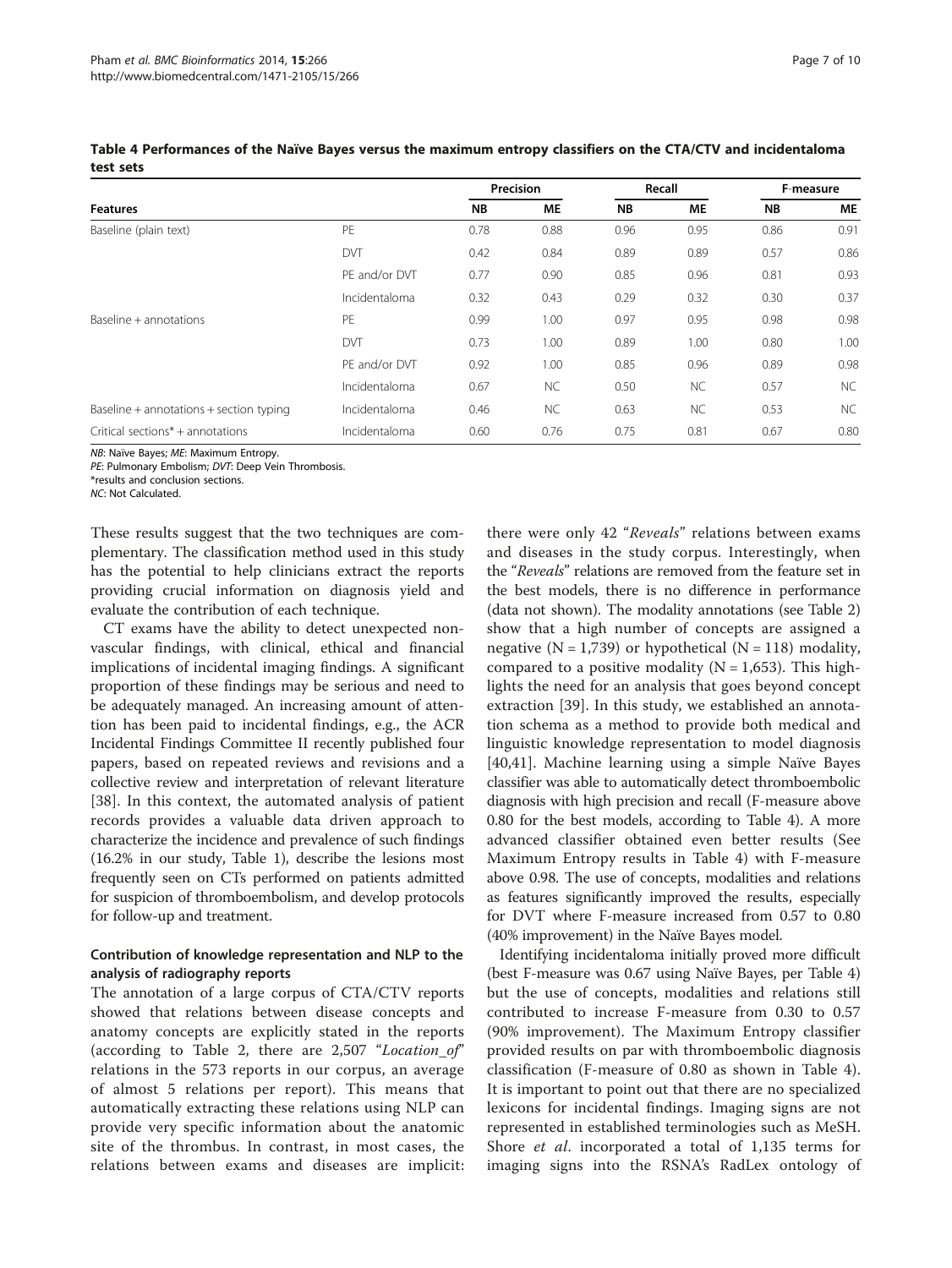radiology terms [\[42\]](#page-9-0). This ontology is available for English and German, but not yet for French. A contribution of the corpus annotation performed in this study is that it allowed us to gather some of these terms. A comprehensive set of terms for imaging signs should help to normalize clinical reporting and indexing and improve the power of NLP tools to understand the content of narrative radiology reports.

#### Comparison to other work

A similar study which aimed to identify exams ordered to rule out PE and then access and review the characteristics of the resulting exam was conducted by Chapman et al. [[39](#page-9-0)]. They developed a text processing application using pyContext annotations to perform rule-based classification of CTA reports in English and achieved a precision of 0.83 and a recall of 0.98 for pulmonary embolism, which is comparable with our recall of 0.95 but less than our precision of 1.00.

Along with the context of incidentaloma, two studies addressed the automatic identification of clinically important follow-up recommendations from radiology reports in English [\[43,44\]](#page-9-0). Yetisgen-Yildiz et al. [[43](#page-9-0)] used a MaxEnt algorithm and measured the impact of data imbalance between positive and negative classes and several feature types: unigram, Ngram, syntactic, knowledge-based, and finally structural features. The latter highlighted the potential importance of section header information in the classification decision. In our model, we also focused our classification processing on specific sections. Their best achieved F-score was 0.758, with precision of 0.662 and recall of 0.885. Dutta et al. [\[44\]](#page-9-0) undertook a prospective study on automatically identifying incidental clinically important follow-up recommendations on a larger corpus (3,000 reports, covering various specialties) using an NLP algorithm based on keywords.

#### Limitations of this study

A limitation of this study lies with the corpus selection. The refined query used to perform the final corpus selection only achieves 61% recall on a test sample of 200 documents. While the content of the relevant reports that were not selected (false negatives) did not look different from those that were selected, a bias may remain. It can also be noted that the proportion of documents selected by the query on the test sample (78/200) is higher than overall (573/6758). However, overall, the refined query achieved our goal of retrieving 100% of reports corresponding to CTA and CTV prescribed in the context of PE. Furthermore, the distribution of reports in the corpus was 22% PE, and 18% DVT, which did not differ significantly from the expected distribution from the literature, respectively 24.5% and 15% [\[9](#page-8-0)]. In future work, we will be able to leverage the whole set of EHR data (e.g. procedure codes which were are not available at the time of our study) from the data warehouse.

Due to time constraints, we performed a "light annotation" of the 573 health records in the study corpus. While these "light" annotations proved to be useful features for the automatic classification of the radiology reports, in order to fully automate the classification process, we need to generate the annotations for concepts, modalities and relations automatically. The annotated corpus produced in this study is a valuable resource that we will use in future work for developing appropriate statistical annotation models. Error analysis will also be performed on a larger and richer data set.

## Conclusions

Electronic health records are becoming increasingly prevalent in hospitals. As much of the clinical data is available in free-text format, processing clinical narratives has become a major challenge and an enabling technology for improving clinical research and patient care. Our project shows that NLP can be useful to carry out a largescale retrospective study in the field of thromboembolic diseases. Our project provides automatic classification of reports that is not possible to obtain from the coding of patient records. In future work, we want to develop an end-to-end automatic system that can automatically annotate the reports as well as perform classification. We also plan to extend our project on incidental findings. Indeed, the identification of potentially serious incidental finding is by no means limited to CTA in the context of PE. Developing a text processing pipeline for identifying incidental findings for epidemiological surveillance would help clinicians clinically examine their use of new imaging techniques.

#### Abbreviations

NLP: Natural language processing; CT: Computed tomography; CTA: Computed tomography angiography; CTV: Computed tomography venography; PE: Pulmonary embolism; DVT: Deep vein thrombosis; HEGP: Hôpital Européen Georges Pompidou; IAA: Inter-annotator agreement.

#### Competing interests

The authors declare that they have no competing interests.

#### Authors' contributions

ADP carried out the extraction, selection, manual de-identification and annotation processes, participated in the formatting of the reports, the automatic classification and the evaluation of the classifier. AN participated in the design of the study, supervised and helped in the de-identification and the annotation process, carried out the formatting of the reports, the automatic classification and the evaluation of the classifier. TL helped in the formatting of the reports and participated in the automatic classification and the evaluation of the classifier. DY helped in the identification of the incidentaloma from the radiology reports. OC and GM participated in the conception of the study and provided the corpus. RM participated in the methodological design of the study. AB conceived the study, carried out its design and coordination. All authors read and approved the final manuscript.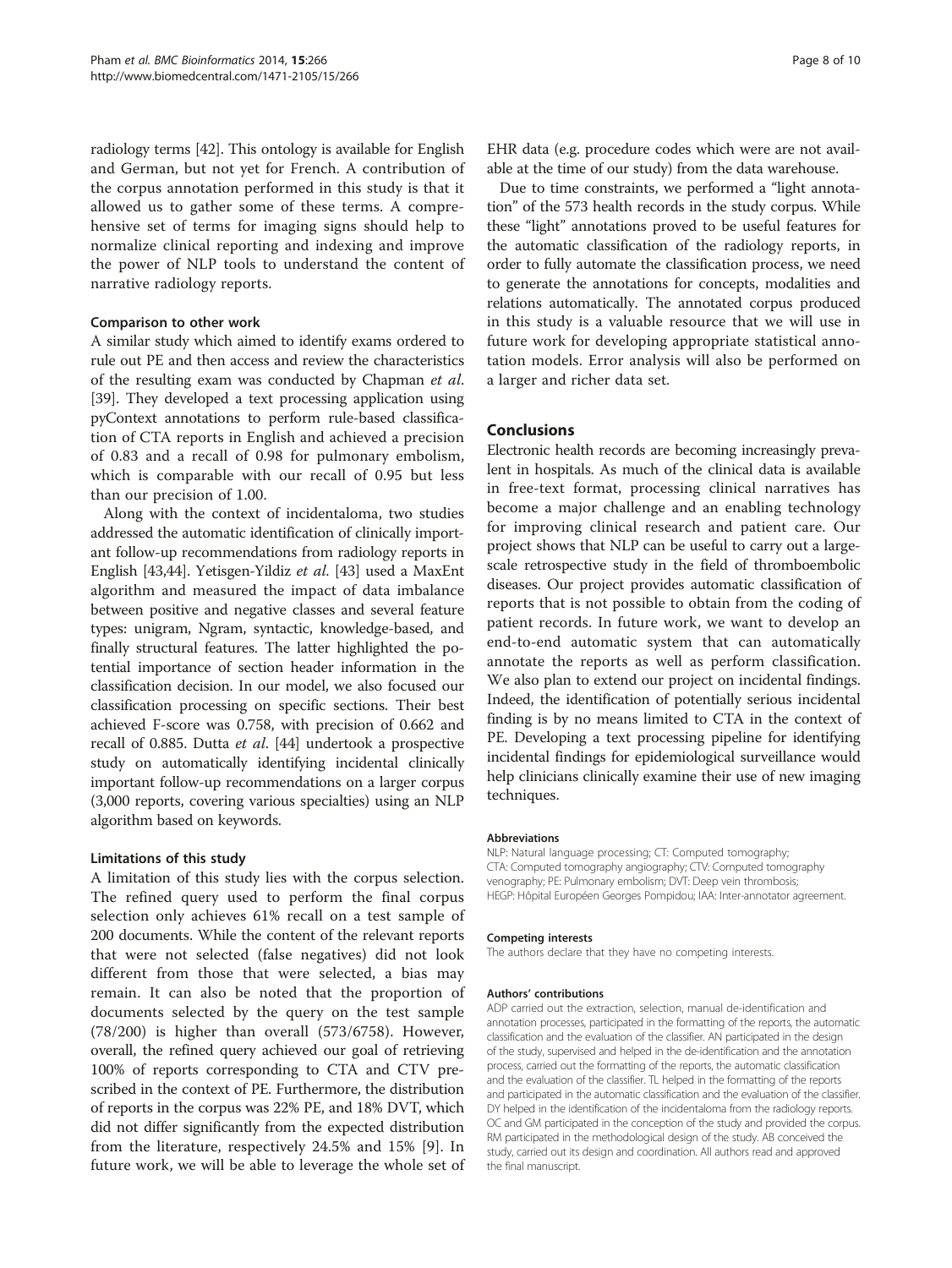#### <span id="page-8-0"></span>Acknowledgements

The authors warmly acknowledge the generous assistance of Cyril Grouin for the de-identification of reports, Eric Zapletal and Paul Avillach for the selection of the study corpus from the HEGP i2b2 data warehouse.

#### Author details

<sup>1</sup>Department of Biostatistics and Clinical Research, CHU de Caen, Caen F-14000, France. <sup>2</sup>Biomedical Informatics and Public Health Department, University Hospital HEGP, AP-HP, Paris, France. <sup>3</sup>LIMSI-CNRS, rue John von Neumann, Orsay F-91043, France. <sup>4</sup>Department of Radiology, CHU de Caen, Caen F-14000, France. <sup>5</sup>Radiology department, Assistance Publique- Hôpitaux de Paris, Hôpital Européen Georges-Pompidou, 20, rue Leblanc, Paris 75015, France. <sup>6</sup>Université Paris-Descartes, INSERM UMR-S970 Paris Cardiovascuar Research center – PARCC, Paris, France. <sup>7</sup>Pneumology department, Assistance Publique- Hôpitaux de Paris, Hôpital Européen Georges-Pompidou, 20, rue Leblanc, Paris 75015, France. <sup>8</sup>INSERM UMR\_S 872 Team 22: Information Sciences to support Personalized Medicine, Université Paris Descartes, Sorbonne Paris Cité, Faculté de Médecine, Paris, France.

#### Received: 17 January 2014 Accepted: 19 July 2014 Published: 7 August 2014

#### References

- 1. Loud PA, Grossman ZD, Klippenstein DL, Ray CE: Combined CT venography and pulmonary angiography: a new diagnostic technique for suspected thromboembolic disease. AJR Am J Roentgenol 1998, 170:951–954.
- 2. Goodman LR, Sostman HD, Stein PD, Woodard PK: CT venography: a necessary adjunct to ct pulmonary angiography or a waste of time, money, and radiation?1. Radiology 2009, 250:327–330.
- Stein PD, Fowler SE, Goodman LR, Gottschalk A, Hales CA, Hull RD, Leeper KV Jr, Popovich J Jr, Quinn DA, Sos TA, Sostman HD, Tapson VF, Wakefield TW, Weg JG, Woodard PK: Multidetector computed tomography for acute pulmonary embolism. N Engl J Med 2006, 354:2317–2327.
- Ghaye B, Nchimi A, Noukoua CT, Dondelinger RF: Does multi-detector row CT pulmonary angiography reduce the incremental value of indirect CT venography compared with single–detector row CT pulmonary angiography?1. Radiology 2006, 240:256–262.
- Krishan S, Panditaratne N, Pandiratne N, Verma R, Robertson R: Incremental value of CT venography combined with pulmonary CT angiography for the detection of thromboembolic disease: systematic review and meta-analysis. AJR Am J Roentgenol 2011, 196:1065–1072.
- 6. Perrier A, Bounameaux H: Accuracy or outcome in suspected pulmonary embolism. N Engl J Med 2006, 354:2383–2385.
- 7. Hunsaker AR, Zou KH, Poh AC, Trotman-Dickenson B, Jacobson FL, Gill RR, Goldhaber SZ: Routine pelvic and lower extremity CT venography in patients undergoing pulmonary CT angiography. AJR Am J Roentgenol 2008, 190:322–326.
- 8. Revel MP, Sanchez O, Dechoux S, Couchon S, Frija G, Cazejust J, Chatellier G, Meyer G: Contribution of indirect computed tomographic venography to the diagnosis of postpartum venous thromboembolism. J Thromb Haemost 2008, 6:1478–1481.
- Revel MP, Petrover D, Hernigou A, Lefort C, Meyer G, Frija G: Diagnosing pulmonary embolism with four-detector row helical CT: prospective evaluation of 216 outpatients and inpatients. Radiology 2005, 234:265–273.
- 10. Hall WB, Truitt SG, Scheunemann LP, Shah SA, Rivera MP, Parker LA, Carson SS: The prevalence of clinically relevant incidental findings on chest computed tomographic angiograms ordered to diagnose pulmonary embolism. Arch Intern Med 2009, 169:1961–1965.
- 11. Jacobs PCA, Mali WPTM, Grobbee DE, van der Graaf Y: Prevalence of incidental findings in computed tomographic screening of the chest: a systematic review. J Comput Assist Tomogr 2008, 32:214–221.
- 12. Berland LL, Silverman SG, Gore RM, Mayo-Smith WW, Megibow AJ, Yee J, Brink JA, Baker ME, Federle MP, Foley WD, Francis IR, Herts BR, Israel GM, Krinsky G, Platt JF, Shuman WP, Taylor AJ: Managing incidental findings on abdominal CT: white paper of the ACR incidental findings committee. J Am Coll Radiol 2010, 7:754–773.
- 13. Demner-Fushman D, Chapman WW, McDonald CJ: What can natural language processing do for clinical decision support? J Biomed Inform 2009, 42:760–772.
- 14. Friedman C, Alderson PO, Austin JH, Cimino JJ, Johnson SB: A general natural-language text processor for clinical radiology. J Am Med Inform Assoc 1994, 1:161–174.
- 15. Friedman C, Johnson SB, Forman B, Starren J: Architectural requirements for a multipurpose natural language processor in the clinical environment. Proc Annu Symp Comput Appl Med Care 1995, 347–351.
- 16. Savova GK, Masanz JJ, Ogren PV, Zheng J, Sohn S, Kipper-Schuler KC, Chute CG: Mayo clinical Text Analysis and Knowledge Extraction System (cTAKES): architecture, component evaluation and applications. J Am Med Inform Assoc 2010, 17:507–513.
- 17. Aronson AR, Lang F-M: An overview of MetaMap: historical perspective and recent advances. J Am Med Inform Assoc 2010, 17:229–236.
- 18. Aronson AR, Bodenreider O, Demner-fushman D, Fung KW, Lee VK, Mork JG, Névéol A, Peters L, Rogers WJ: From Indexing the Biomedical Literature to Coding Clinical Text: Experience with MTI and Machine Learning Approaches. In Proceedings of the ACL 2007 Workshop on Biological, Translational, and Clinical Language Processing (BioNLP), Prague, Czech Republic. Edited by Cohen K, Demner-Fushman D, Friedman C, Hirschman L, Pestian J. Association for Computational Linguistics; 2007:105–112.
- 19. Ozdowska S, Névéol A, Thirion B: Traduction compositionnelle automatique de bitermes dans des corpus anglais/français alignés. In Proceedings of the 6th meeting Terminologie et Intelligence Artificielle: April 4-5 2005; Rouen, France. Edited by Toussaint Y, Delavigne V. 2005:83–94.
- 20. Deléger L, Merkel M, Zweigenbaum P: Translating medical terminologies through word alignment in parallel text corpora. J Biomed Inform 2009, 42:692–701.
- 21. Deléger L, Merabti T, Lecrocq T, Joubert M, Zweigenbaum P, Darmoni S: A twofold strategy for translating a medical terminology into French. AMIA Annu Symp Proc 2010, 2010:152–156.
- 22. Zweigenbaum P, Baud R, Burgun A, Namer F, Jarrousse E, Grabar N, Ruch P, Le Duff F, Forget J-F, Douyère M, Darmoni S: UMLF: a unified medical lexicon for French. Int J Med Inform 2005, 74:119–124.
- 23. Namer F, Zweigenbaum P: Acquiring meaning for French medical terminology: contribution of morphosemantics. Stud Health Technol Inform 2004, 107:535–539.
- 24. Grabar N, Varoutas P-C, Rizand P, Livartowski A, Hamon T: Automatic acquisition of synonyms from French UMLS for enhanced search of EHRs. Stud Health Technol Inform 2008, 136:809–814.
- 25. Deléger L, Grouin C, Zweigenbaum P: Extracting medication information from French clinical texts. Stud Health Technol Inform 2010, 160:949-953.
- 26. Grouin C, Deléger L, Rosier A, Temal L, Dameron O, Van Hille P, Burgun A, Zweigenbaum P: Automatic computation of CHA2DS2-VASc score: information extraction from clinical texts for thromboembolism risk assessment. AMIA Annu Symp Proc 2011, 2011:501–510.
- 27. Grouin C, Zweigenbaum P: Une approche à plusieurs étapes pour anonymiser des documents médicaux. In RSTI-RIA, Intelligence Artificielle et santé "Vers quelles applications en médecine ?". France: Hermès-Lavoisier; 2011:525–549. 25 (4).
- 28. Névéol A, Douyère M, Rogozan A, Darmoni SJ: Construction de ressources terminologiques en santé pour un système d'indexation automatique. In Journées INTEX/NOOJ. Tours, France: Presses universitaires de Franche-Comté; 2004:171–188.
- 29. Merabti T, Soualmia LF, Grosjean J, Palombi O, Müller J-M, Darmoni SJ: Translating the foundational model of anatomy into French using knowledge-based and lexical methods. BMC Med Inform Decis Mak 2011, 11:65.
- 30. Neves M, Leser U: A survey on annotation tools for the biomedical literature. Bioinformatics: Brief; 2012.
- 31. Medcode. [\[http://medcode.ch/\]](http://medcode.ch/search/ch/fr/icd).
- 32. Stenetorp P, Pyysalo S, Topić G, Ohta T, Ananiadou S, Tsujii J: brat: a Web-based Tool for NLP-Assisted Text Annotation. In Proceedings of the Demonstrations at the 13th Conference of the European Chapter of the Association for Computational Linguistics, April 2012; Avignon, France. Association for Computational Linguistics: 2012:102–107.
- 33. Hall M, Frank E, Holmes G, Pfahringer B, Reutemann P, Witten IH: The WEKA Data Mining Software. An Update. ACM SIGKDD Explorations Newsletter 2009, 11(1):10–18.
- 34. Berger AL, Della Pietra VJ, Della Pietra SA: A maximum entropy approach to natural language processing. Comput Linguist 1996, 22(1):39–71.
- 35. Lavergne T, Cappé O, Yvon F: Practical very large scale CRFs. In Proceedings of the 48th Annual Meeting of the Association for Computational